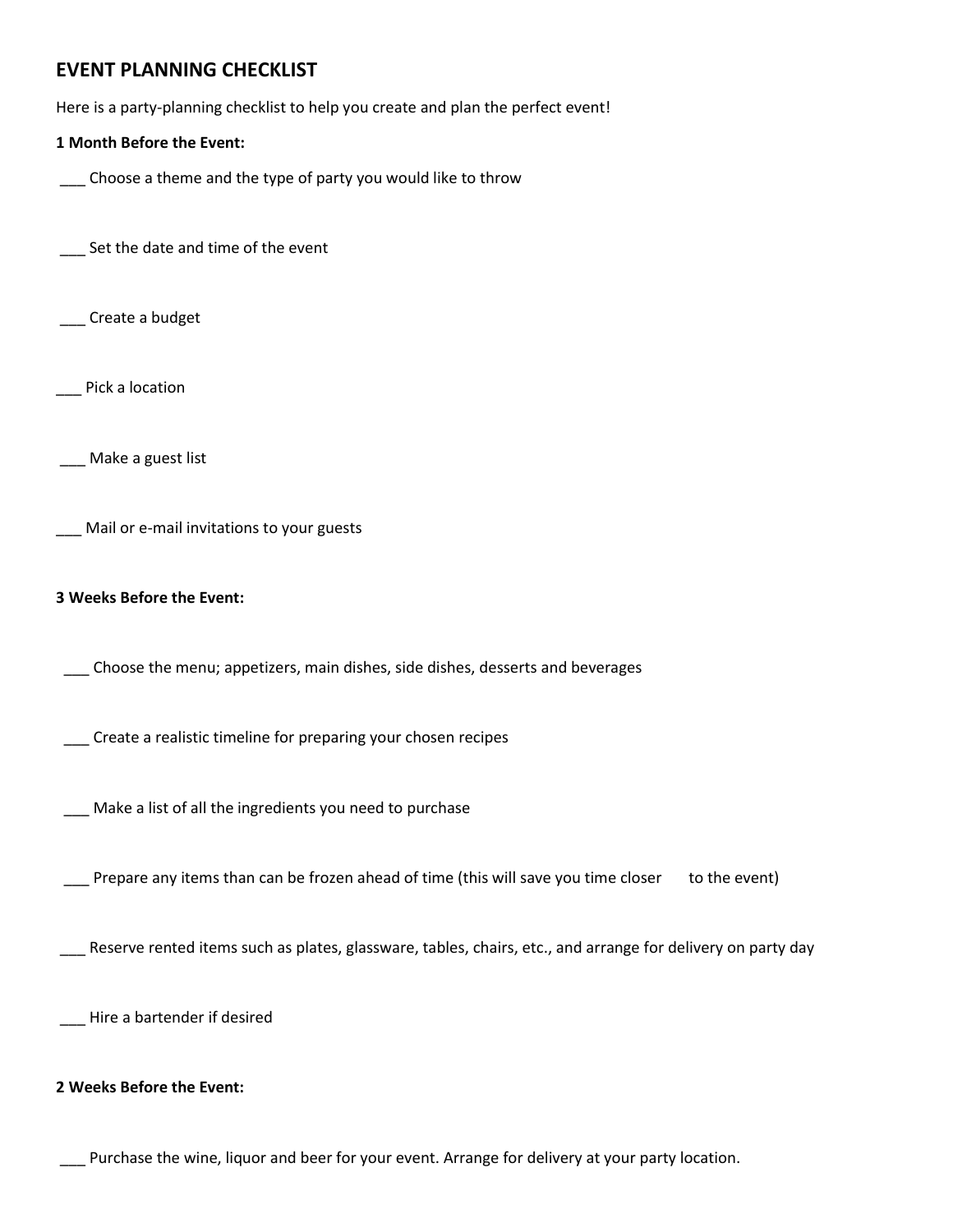\_\_\_ If you are having a potluck meal, let your guests know what to make

\_\_\_ Start compiling party music, games and other entertainment

1 Week Before the Event:

\_\_\_ Follow up with guests who have offered to bring a covered dish

\_\_\_ Make space in the refrigerator or freezer for ice and other groceries

\_\_\_ Prepare recipes that keep well up to a week

\_\_\_ Purchase all remaining non-perishables

#### **2 Days Before the Event:**

\_\_\_ Clean your house, if you are having the party at your home

\_\_\_ Wash dishes and silverware to be used for the event

\_\_\_ Defrost frozen items in the refrigerator

#### **1 Day Before the Event:**

\_\_\_ Purchase any perishables, such as salad, bread and seafood

\_\_\_ Purchase and arrange flowers

\_\_\_ Assemble any foods that can be made in advance

\_\_\_ Decorate the location of the party to help set the tone and mood